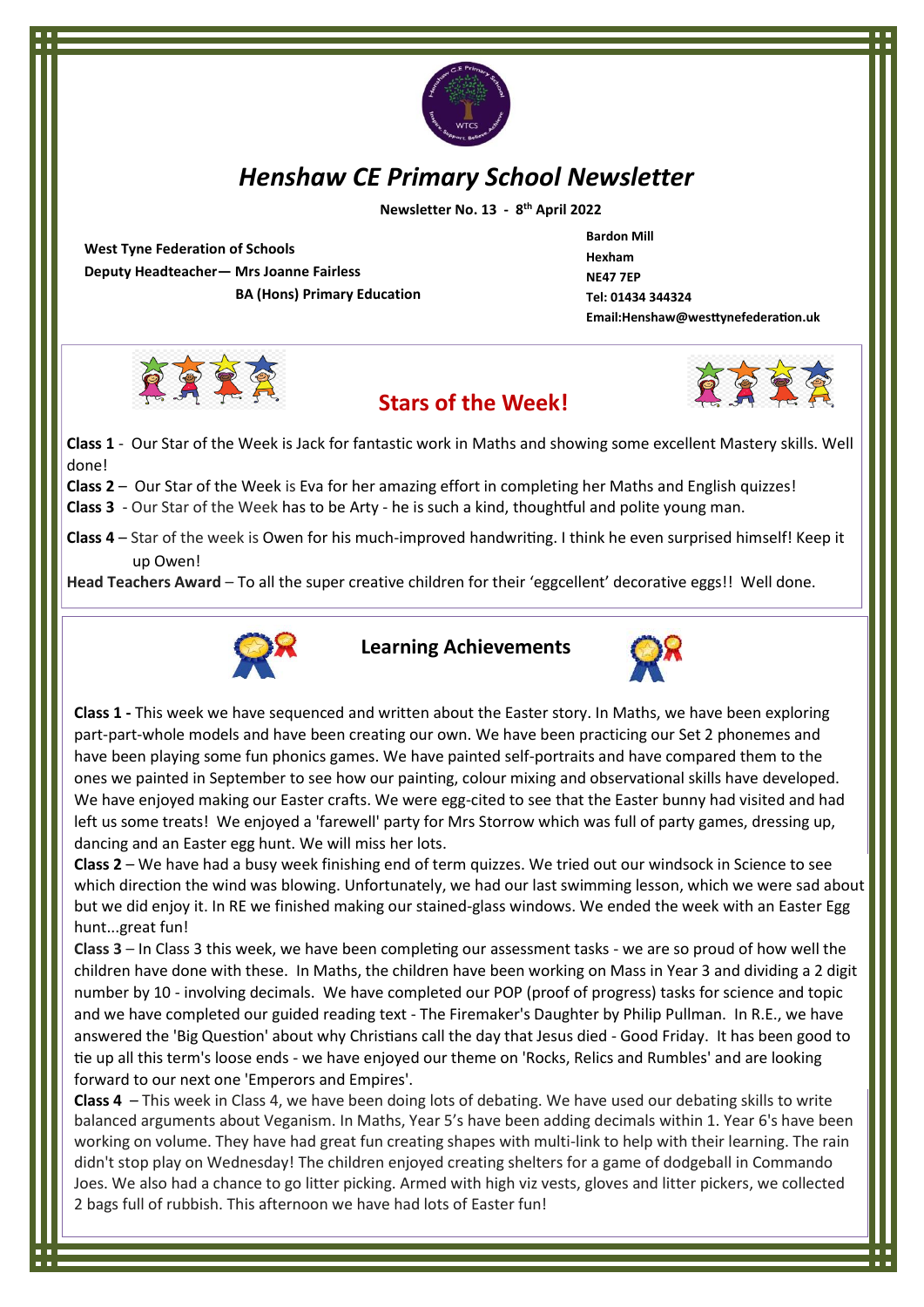## **HAPPY BIRTHDAY SHOUT OUT!!**

**A very "Happy Birthday" to our children who had a birthday in school this week or during the Easter holidays!** 



**Alex**  ELLIE, IVY, ALICIA & BILLY



**We hope you had/have a lovely birthday!**

#### **BIKEABILITY LEVEL 2 TRAINING – YEARS 5 & 6 25th - 27th APRIL 2022**

Just a reminder that our Year 5 /6 children will be participating in Level 2 Bikeability training as soon as we return after the Easter holidays (Monday 25<sup>th</sup> to Wednesday 27<sup>th</sup> April)

They will need to bring a bike which is roadworthy and of the correct size, a cycle helmet and weather appropriate clothing and footwear for outdoors training.

**Please could the permission slips be returned to school to allow your child to participate**

Thank you

## **Swimming Lessons – Summer Term I Reception and Year 5/6 children**

Just a reminder that our Reception and Year 5/6 children, from across the Federation, will be swimming at Wentworth Swimming Pool every Tuesday during the Summer term.

**Please note that only Reception children will be swimming on Tuesday 26th April, as our Year 5/6 children will be having their Bikeability training on this day.**

Please could any outstanding permission slips and payments be sent to school as possible. Thank you



# **Decorated Easter Egg Competition**

We had some wonderful decorated eggs this year for our competition.

## Congratulations to the following winners!

| Reception: 1 <sup>st</sup> Lockie, 2 <sup>nd</sup> Parker, 3 <sup>rd</sup> Barry, 4 <sup>th</sup> Emily |  |  |  |  |
|---------------------------------------------------------------------------------------------------------|--|--|--|--|
|---------------------------------------------------------------------------------------------------------|--|--|--|--|

- Class 2:  $1^{st}$  Alice,  $2^{nd}$  Heidi,  $3^{rd}$  Jacob,  $4^{th}$  Alissia
- Class 3: 1 1<sup>st</sup> Eva Gm, 2<sup>nd</sup> Lewis S, 3<sup>rd</sup> Macy, 4<sup>th</sup> Kian
- Class 4: 1<sup>st</sup> Ruby/Skye, 2<sup>nd</sup> Lexi, 3<sup>rd</sup> Caelan, 4<sup>th</sup> Libby